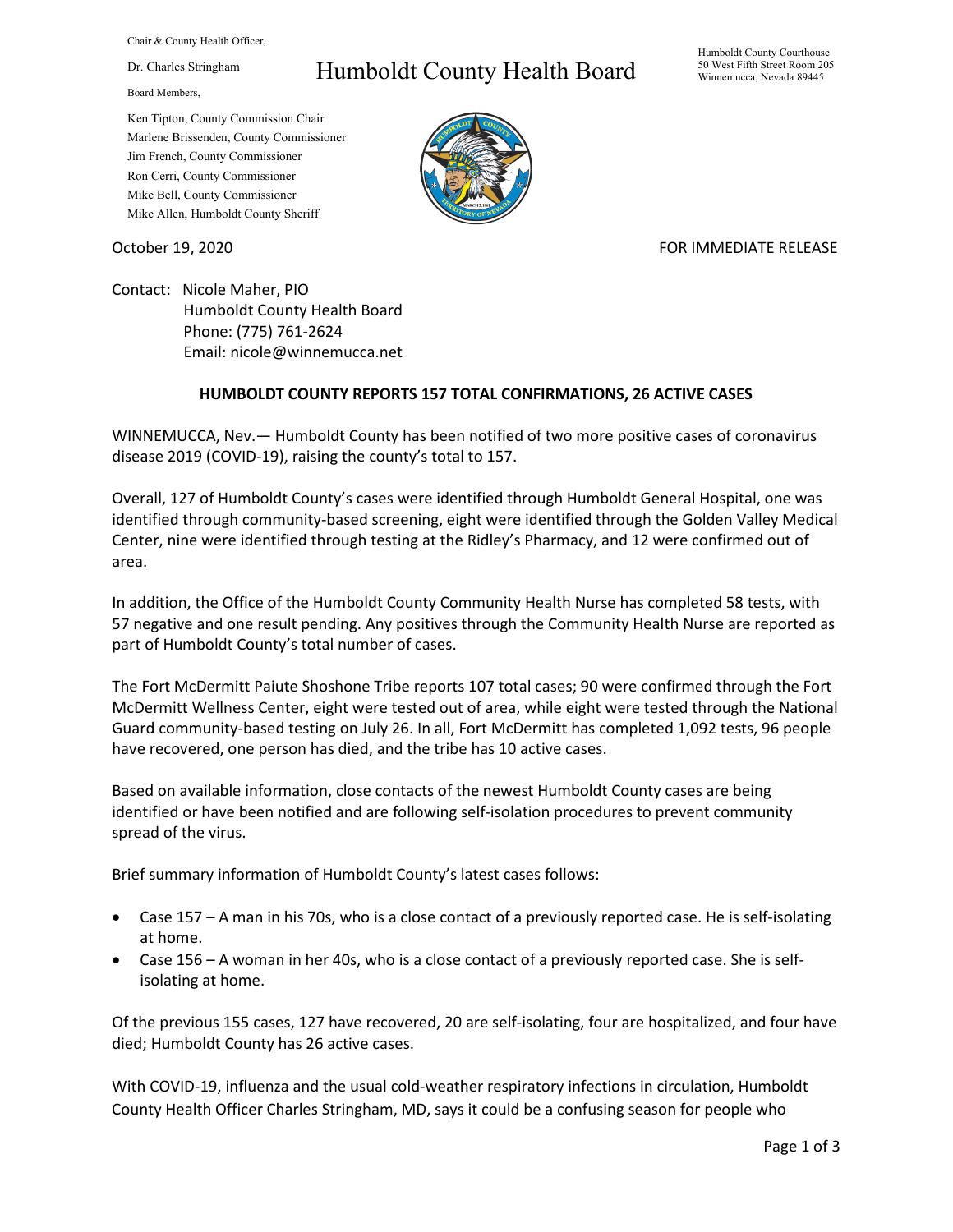## become ill.

Dr. Stringham said it's especially tough to distinguish between COVID and influenza because of their multiple overlapping symptoms, including fever, chills and body aches, upper respiratory symptoms like runny nose and sore throat, lower respiratory symptoms like cough and pneumonia, and some gastrointestinal symptoms like nausea, vomiting and diarrhea.

"While you could say certain symptoms are slightly more associated with one virus than another, there's enough overlap to provide uncertainty," said Dr. Stringham.

One sign that does seem more specific to COVID-19, however, is the sudden loss of smell or taste; another is low oxygen saturation, which can cause shortness of breath. On the other hand, allergy-like symptoms, such as runny nose and watery eyes, are less likely to be COVID-19.

"But these are only generalizations," said Dr. Stringham. "The variable nature of COVID-19 means the only way to know whether you are infected is to get a COVID-19 test."

"Testing not only leads to quick identification of cases and immediate isolation to prevent spread," added Dr. Stringham, "but testing data also will help develop a full picture of the epidemiology and course of this disease. The data can provide important puzzle pieces for stopping or slowing the disease in the future."

To prevent the spread of COVID-19 in Humboldt County:

- Stay home to limit exposure, and wear a facial covering if going out in public is necessary.
- Maintain 6 feet of distance from other people at all times.
- Wash hands often with soap and water for at least 20 seconds. If soap and water are not available, use an alcohol-based hand sanitizer.
- Avoid visiting sick people or those who are self-isolating.
- Avoid touching eyes, nose, and mouth.
- Cover coughs and sneezes with a tissue, and throw the tissue in the trash.
- Clean and disinfect frequently touched objects and surfaces.
- Self-isolate if they have had a known exposure, or if they are awaiting COVID-19 test results.
- Stay informed. The COVID-19 situation is changing frequently. Up-to-date information is available on the Centers for Disease Control and Prevention (CDC) [website.](http://www.cdc.gov/coronavirus/2019-ncov/index.html)

The Humboldt General Hospital Screening Clinic has moved to the HGH West Campus, located at 51 E. Haskell Street. From 8 a.m. to 4:30 p.m. Monday through Friday, the clinic offers drive-thru screening for asymptomatic and symptomatic persons with a doctor's order only. Those who are experiencing severe COVID-like symptoms should go directly to the HGH Emergency Department.

The Office of the Humboldt County Community Health Nurse also is offering testing to asymptomatic persons with no known exposure. For more information or to make an appointment, residents may call the clinic at (775) 623-6575.

Free cloth masks are available to community members at the Olsen's and Ridley's pharmacies, courtesy